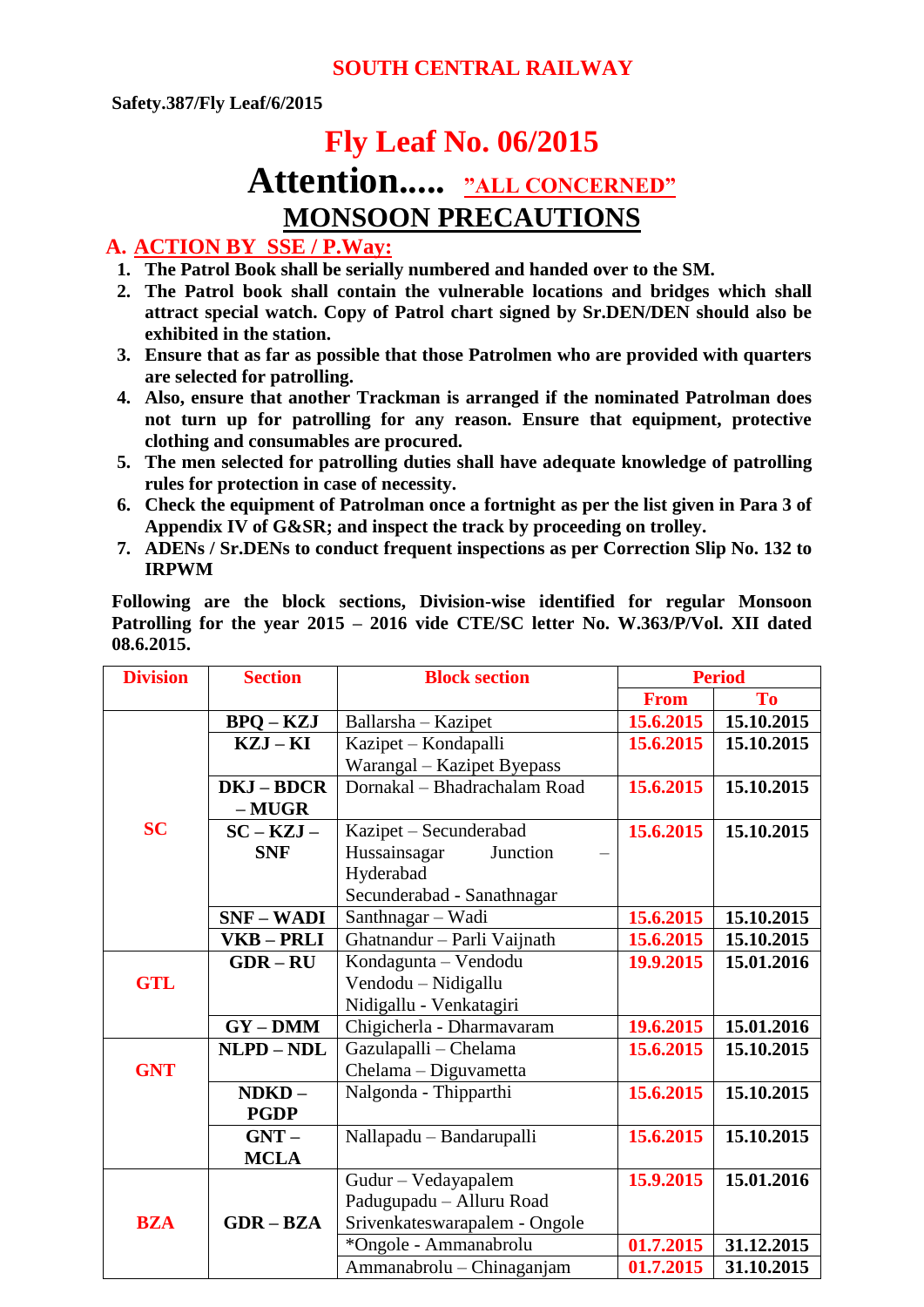| *Note:                                                                     |                 |                                 |           |            |  |  |  |
|----------------------------------------------------------------------------|-----------------|---------------------------------|-----------|------------|--|--|--|
| Ongole - Ammanabrolu section will be effected by South West and North East |                 |                                 |           |            |  |  |  |
| <b>Monsoons</b>                                                            |                 |                                 |           |            |  |  |  |
|                                                                            | KZJ-BZA         | Kondapalli - Vijayawada         | 19.6.2015 | 18.10.2015 |  |  |  |
|                                                                            | <b>BZA-VSKP</b> | Samalkot - Ravikampadu          |           |            |  |  |  |
|                                                                            |                 | Hamsavaram - Tuni               |           |            |  |  |  |
|                                                                            |                 | Gullipadu - Narsipatnam Road    | 01.7.2015 | 31.10.2015 |  |  |  |
|                                                                            |                 | Narsingpalli - Bayyavaram       |           |            |  |  |  |
|                                                                            |                 | Thadi - Duvvada                 |           |            |  |  |  |
|                                                                            |                 | Nidadavolu - Nawabpalem         |           |            |  |  |  |
| <b>Branchline</b>                                                          | $BZA-MTM$       | Tarigoppula - Gudivada          |           |            |  |  |  |
| /BZA                                                                       | $GDV -$         | Undi - Bhimavaram Jn.           | 01.7.2015 | 31.10.2015 |  |  |  |
|                                                                            | <b>BVRM</b>     |                                 |           |            |  |  |  |
|                                                                            | $NDD-NS$        | NDD - Kaldhari                  |           |            |  |  |  |
|                                                                            | $SC$ – DHNE     | Sitaphalmandi - Umdanagar       |           |            |  |  |  |
|                                                                            |                 | Thimmapur - Itikyala            | 15.6.2015 | 15.10.2015 |  |  |  |
|                                                                            |                 | Alampur Road - Dhone            |           |            |  |  |  |
| <b>HYB</b>                                                                 | $SC-MUE$        | Wadiaram - Sirnapalli           |           |            |  |  |  |
|                                                                            |                 | Jankampet - Basar               | 15.6.2015 | 15.10.2015 |  |  |  |
|                                                                            |                 | Jankampet - Bodhan              |           |            |  |  |  |
|                                                                            | $MUE -$         | Mudkhed - Bimbari, Himayatngar  |           |            |  |  |  |
|                                                                            | <b>PMKT</b>     | - Hadgaon Road,                 |           |            |  |  |  |
|                                                                            |                 | Maltekdi - Mugat Bhokar         | 15.6.2015 | 15.10.2015 |  |  |  |
|                                                                            |                 | Hadgaon (Bridges)               |           |            |  |  |  |
|                                                                            |                 | Himayatnagar - Adilabad         |           |            |  |  |  |
|                                                                            | <b>PBN-PRLI</b> | Parbhani - Parli Vaijnath       | 15.6.2015 | 15.10.2015 |  |  |  |
| <b>NED</b>                                                                 | $KNW - PAU$     | Mordar - Amlakhurd, Tukaithad - |           |            |  |  |  |
|                                                                            |                 | Dhulghat, Dhulghat - Hiwarkhed, |           |            |  |  |  |
|                                                                            |                 | Akot - Patsul, Gandhi Smarak    | 15.6.2015 | 15.10.2015 |  |  |  |
|                                                                            |                 | Road - Ugwe, Patsul - Ugwe      |           |            |  |  |  |
|                                                                            |                 | (Bridges)                       |           |            |  |  |  |
|                                                                            |                 | Jhaulka – Malselu,<br>Chondi    |           |            |  |  |  |
|                                                                            |                 | <b>Basmat</b>                   |           |            |  |  |  |
|                                                                            | $MMR - MUE$     | Manmad - Sarwari                |           |            |  |  |  |
|                                                                            |                 | Sarwari - Kodi, Kodi - Parbhani | 15.6.2015 | 15.10.2015 |  |  |  |
|                                                                            |                 | Purna - Mudkhed                 |           |            |  |  |  |

#### **B. STATION MASTERS**

- On receipt of Weather Warning message from the SCOR, ensure the same is advised to ADENs, SSE/JE-P.Way, SE/OHE and Gangmate, Keyman and Night Patrolman, etc., either telephonically or through a messenger under clear acknowledgement with date & time. The same shall be recorded/pasted in the prescribed Weather Warning Register.
- Make red ink entries in TSR & Station Diary about the name, designation and time of departure/arrival of the night Patrolman. Intimate the SCOR about its details.
- If, for any reason the Night Patrolman has not returned from the block section as per his beat chart, wait for 15 minutes and start issuing emergency Caution Order to all trains to observe an SR of max. 40 KMPH.
- At frequent intervals, check the essential equipment of the Night Patrolman as per the list given under Para 3 of Appendix IV of G&SR.
- Do not sign the beat book in advance and do not make all entries after the completion of the night.
- When there is a reasonable doubt that severe storm is going to break out endangering the safety of passengers, trains, etc., in consultation with the train crew, regulate the train at the station until storm abates.